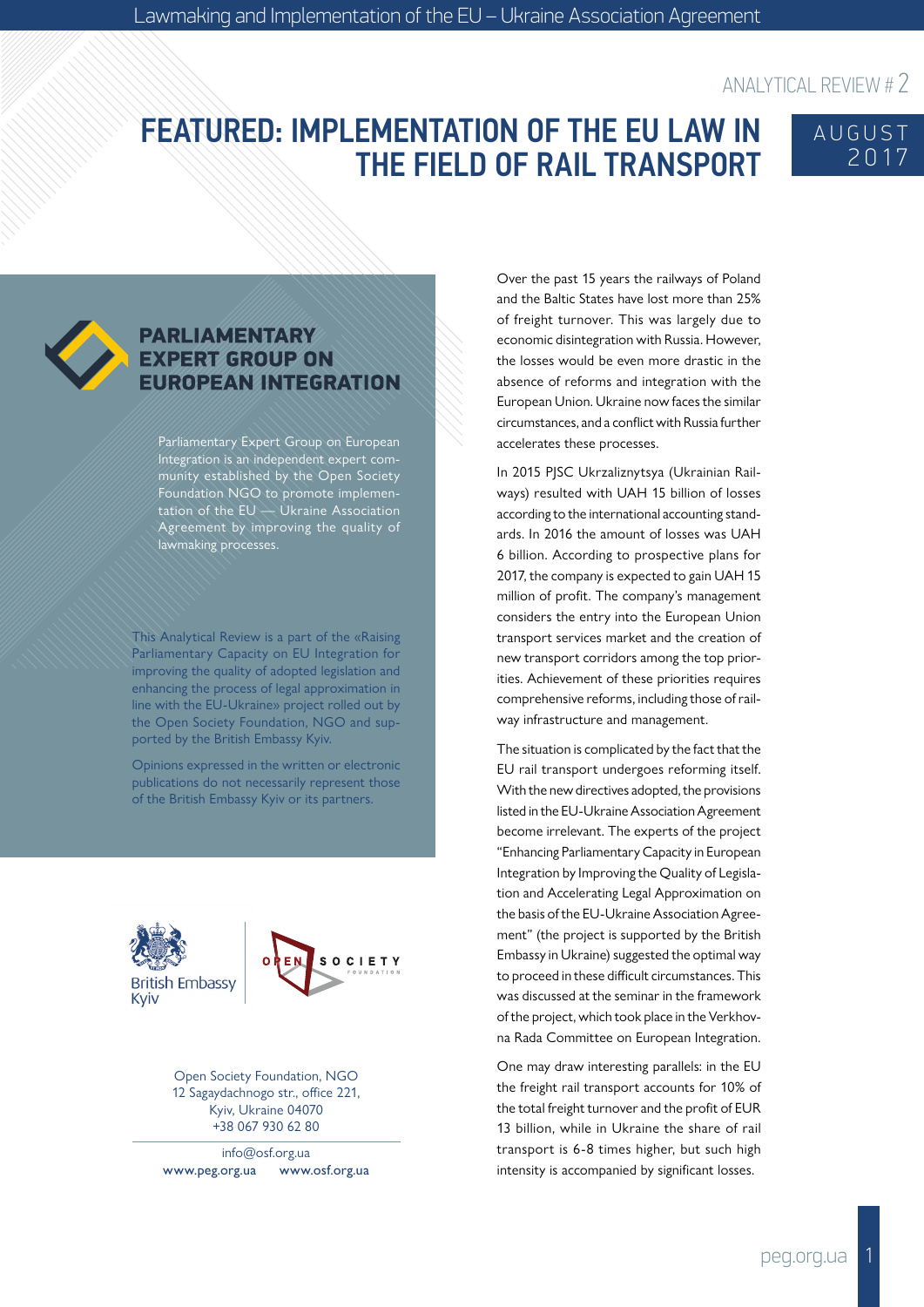#### AUGUST 2017

### EUROPE OPENS THE MARKETS

In general, the railway market in many EU member states, both freight and passenger transportation, shows the negative trends, and much of passenger transportation remains subsidized. Therefore, in early 2013, the European Commission presented a set of measures aimed at improving the quality of rail services. Planned technical and structural reforms will save EUR 40 billion by 2035 and increase the customer focus of the industry. The "Fourth Railway Package" aims at a consistent restructuring of the EU's rail transport.

First of all, the package foresees the reduction of the administrative costs and simplification of the entry for the new operators into the rail services market. Other measures include replacement of the national system of permits and certificates with the Europe-wide certificates for operators, as well as all-European licenses for the use of locomotives and the rolling stock. It is proposed to open up the market for passenger services within the EU borders. The companies will carry out domestic rail transport across Europe through the introduction of commercial services, or through tenders that distribute governmental contracts. Up until now, in the EU the domestic rail passenger market was fully open only in Sweden and the UK, and partly open in Germany, Austria, Italy, the Czech Republic and the Netherlands.

According to the proposals of the European Commission it is necessary to create a European network connecting independent railway infrastructure operators. Independence is also a key criterion for any transport operator in the EU. United Europe is moving towards reduced regulations in rail transport, enhancing the quality and safety of transportation through increased competition among market operators. The model seems quite simple. Are any of these aspects possible to implement in Ukraine?

#### THE COMMITMENTS ARE OUTDATED, YET...

Under the Association Agreement, Ukraine has agreed to implement the EU Directive 91/440, issued a while ago. This is the minimum standard. However, to accelerate the integration, to enter the European transport market and increase in the volume of the transit traffic, it is necessary to explore the possibility of introducing more recent standards. In the case of a positive decision, sufficient transitional periods must be guaranteed, so that the market players can adapt.

Today, Ukrzaliznytsya serves both as a carrier and a manager of the railway infrastructure. Undoubtedly, the key requirement of reform in the industry, according to the European standards, is the separation of these functions. However, this cannot be done immediately. Implementation of the Directive 91/440 in the EU member states highlights different experiences of transformation: leaving the integrated company and ensuring the separation of functions at the level of the internal organizational structure; creating a holding, the enterprises of which will be separated to serve as a network operator and a carrier; or creating two fully independent enterprises. The debate in the society about whether the corporatization of "Ukrzaliznytsya" complied with the requirements of the Directive on the independence of the infrastructure operators is ongoing. In fact, the legal acts adopted by Ukraine, on the basis of which the corporatization of the enterprise was carried out, did not contain provisions stipulated by the Directive or the Association Agreement. This means that the real reform is still ahead.

We have at least five years to ensure the independence of the Ukrzaliznytsya management and to divide infrastructure management and transport operations. Although it may sound as plenty of time, the experience of the Central and Eastern European countries suggests these processes are rather complex. They are accompanied by losses of certain market segments, reorientation, modernization of the rolling stock and infrastructure, which cannot be carried out simultaneously.

Of course, the railway reform assumed a different pace and depth in different countries, but in the majority of the EU member states there was a competitive, safe transportation market and state control over the infrastructure.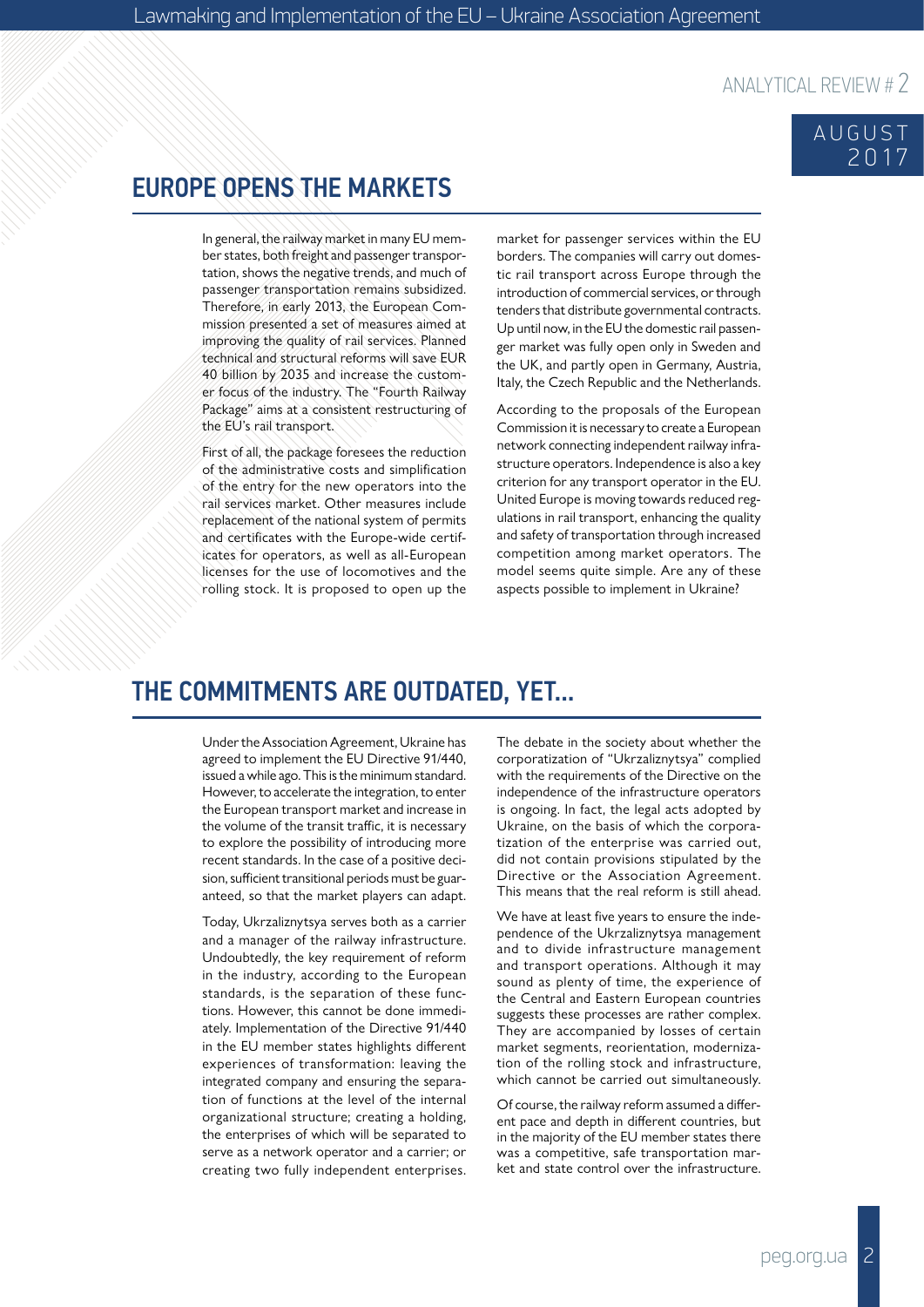

## EUROPEAN INTEGRATION BILLS CONSIDERED CURRENTLY BY THE VERKHOVNA RADA OF UKRAINE (II QUARTER 2017)

| N <sub>2</sub> | Registration<br>number | <b>Title</b>                                                                                                                                                                                                 | Stage                                                                                 |
|----------------|------------------------|--------------------------------------------------------------------------------------------------------------------------------------------------------------------------------------------------------------|---------------------------------------------------------------------------------------|
| 1.             | 0906                   | On the government control to observe<br>the compliance with laws on safety and<br>quality of food and animal feedstock, on<br>animals' health and welfare                                                    | Signed by the President<br>and returned to Par-<br>liament                            |
| 2.             | 2009а-д                | On Environmental Impact Assessment<br>with the proposals of the President of<br>Ukraine as of 28.10.2016                                                                                                     | Signed by the President<br>and returned to Par-<br>liament                            |
| 3.             | 2431                   | On amending legislation on protection of<br>economic competition regarding estab-<br>lishment by the Antimonopoly Commit-<br>tee of Ukraine the size of penalties for<br>violations of the competition laws  | Handed for addition-<br>al second reading<br>(26.01.2016)                             |
| 4.             | 2845                   | On Animal Feedstock Security and<br>Hygiene                                                                                                                                                                  | Released by the<br>Committee to be<br>approved in principle<br>(30.06.2015)           |
| 5.             | 3445                   | On amending legislation on protection<br>of flora and fauna under international<br>agreements                                                                                                                | Prepared for the<br>second reading<br>(29.11.2016)                                    |
| 6.             | 4126-1                 | On Consumer Information on Food                                                                                                                                                                              | Received the Commit-<br>tee submission for revi-<br>sion (14.03.2017)                 |
| 7.             | 4493                   | On the Electricity Market of Ukraine                                                                                                                                                                         | Signed by the President<br>and returned to Par-<br>liament                            |
| 8.             | 4571                   | On amending Article 5 of the Law on<br>Distribution of Copies of Audiovisual<br>Works, Phonograms, Videograms, Com-<br>puter Programs, Databases to combat<br>piracy and improve the investment cli-<br>mate | Received the Com-<br>mittee submission for<br>consideration                           |
| 9.             | 4577                   | On amending Article 31 of the Law on<br>Employment on regulating public works                                                                                                                                | Declined                                                                              |
| 10.            | 4578                   | On amending legislation on employment<br>of disabled persons                                                                                                                                                 | Released by the Com-<br>mittee to be approved<br>in the first reading<br>(17.06.2016) |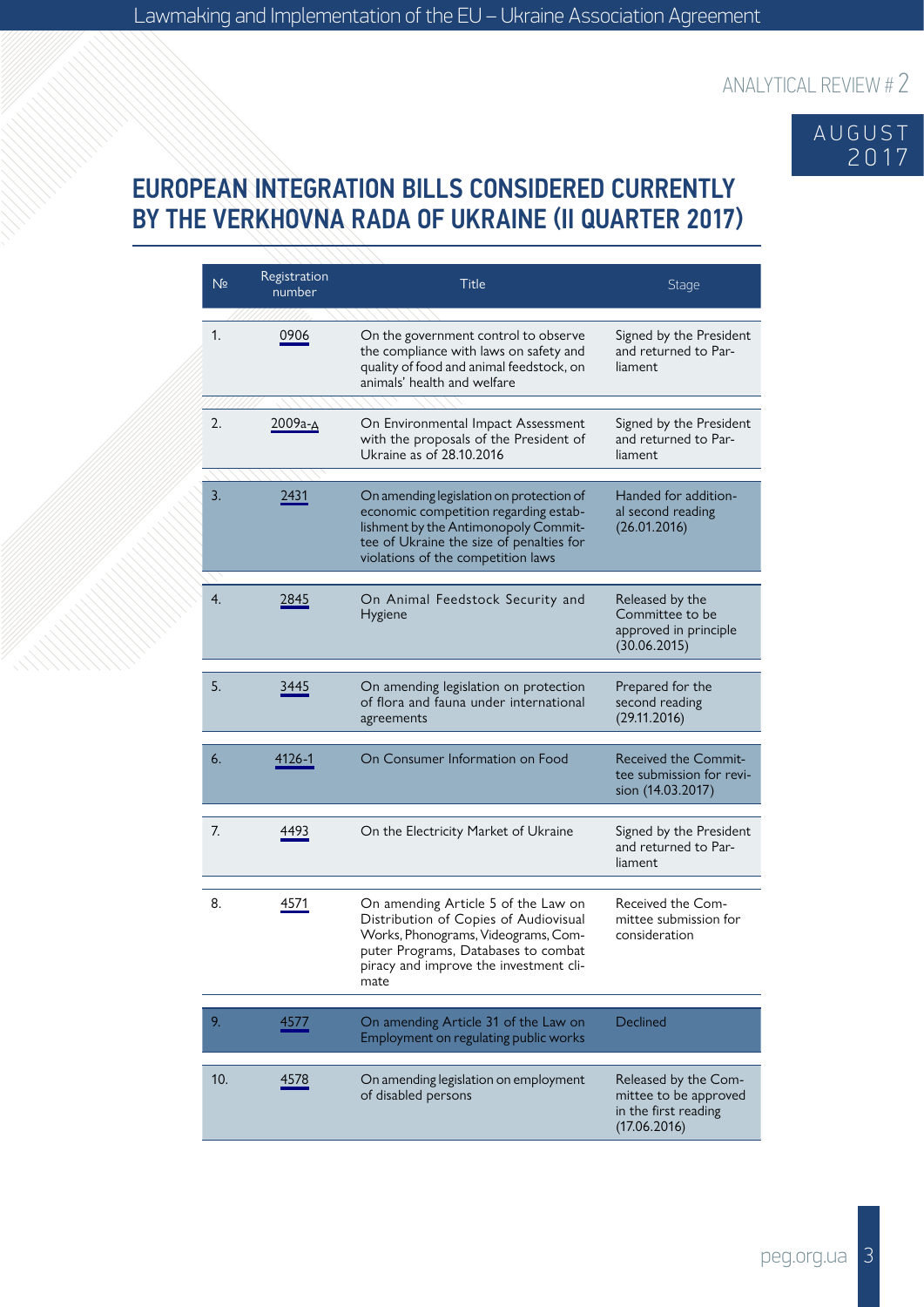## AUGUST 2017

| N <sub>2</sub> | Registration<br>number | Title                                                                                                                                              | <b>Stage</b>                                                                      |
|----------------|------------------------|----------------------------------------------------------------------------------------------------------------------------------------------------|-----------------------------------------------------------------------------------|
| 11             | 4579                   | On amending certain legislative acts of<br>Ukraine to acquire, exercise and protect<br>the copyright and related rights                            | Being studied by the<br>Committee                                                 |
| 12             | 4584                   | On amending certain laws of Ukraine<br>that regulate government statistics                                                                         | <b>Received the Commit-</b><br>tee submission for con-<br>sideration (31.05.2016) |
| 13             | 4589                   | On amending certain food safety laws<br>of Ukraine                                                                                                 | Released by the<br>Committee to be<br>approved in principle<br>(06.12.2016)       |
| 14             | 4591                   | On Business Ombudsman                                                                                                                              | Endorsed in the first<br>reading (31.05.2016)                                     |
| 15             | 4593                   | On Rail Transport of Ukraine                                                                                                                       | Returned for revision<br>to the introducing body<br>(21.02.2017)                  |
| 16             | 4611                   | On Requirements to Food Contact<br><b>Items and Materials</b>                                                                                      | Released by the<br>Committee to be<br>approved in principle<br>(20.09.2016)       |
| 17             | 4614                   | On amending the Customs Code of<br>Ukraine to protect intellectual property<br>in the movement of commodities across<br>customs borders of Ukraine | Not included onto the<br>agenda                                                   |
| 18             | 4615                   | On amending the Customs Code of<br>Ukraine to comply with the EU -<br><b>Ukraine Association Agreement</b>                                         | Not included onto the<br>agenda                                                   |
| 19             | 4619                   | On amending the Tax Code of Ukraine<br>(in regard to tobacco products taxation)                                                                    | Voted as an amend-<br>ment (06.12.2016)                                           |
| 20             | 4629                   | On amending certain legislative acts of<br>Ukraine to protect the copyright and<br>related rights in the Internet                                  | Being studied by the<br>Committee                                                 |
| 21             | 4644                   | On amending certain legislative acts of<br>Ukraine to harmonize them with the<br>EU legislation on transportation of dan-<br>gerous goods          | Declined                                                                          |
| 22             | 4646                   | On amending the Law of Ukraine On<br>Accounting and Financial Reporting in<br>Ukraine to improve certain provisions                                | Considered while revis-<br>ing the bill 4646-A                                    |
| 23             | 4683                   | On amending certain automotive trans-<br>port acts of Ukraine to harmonize them<br>with the EU regulatory acts                                     | Returned for revision<br>to the introducing body<br>(21.02.2017)                  |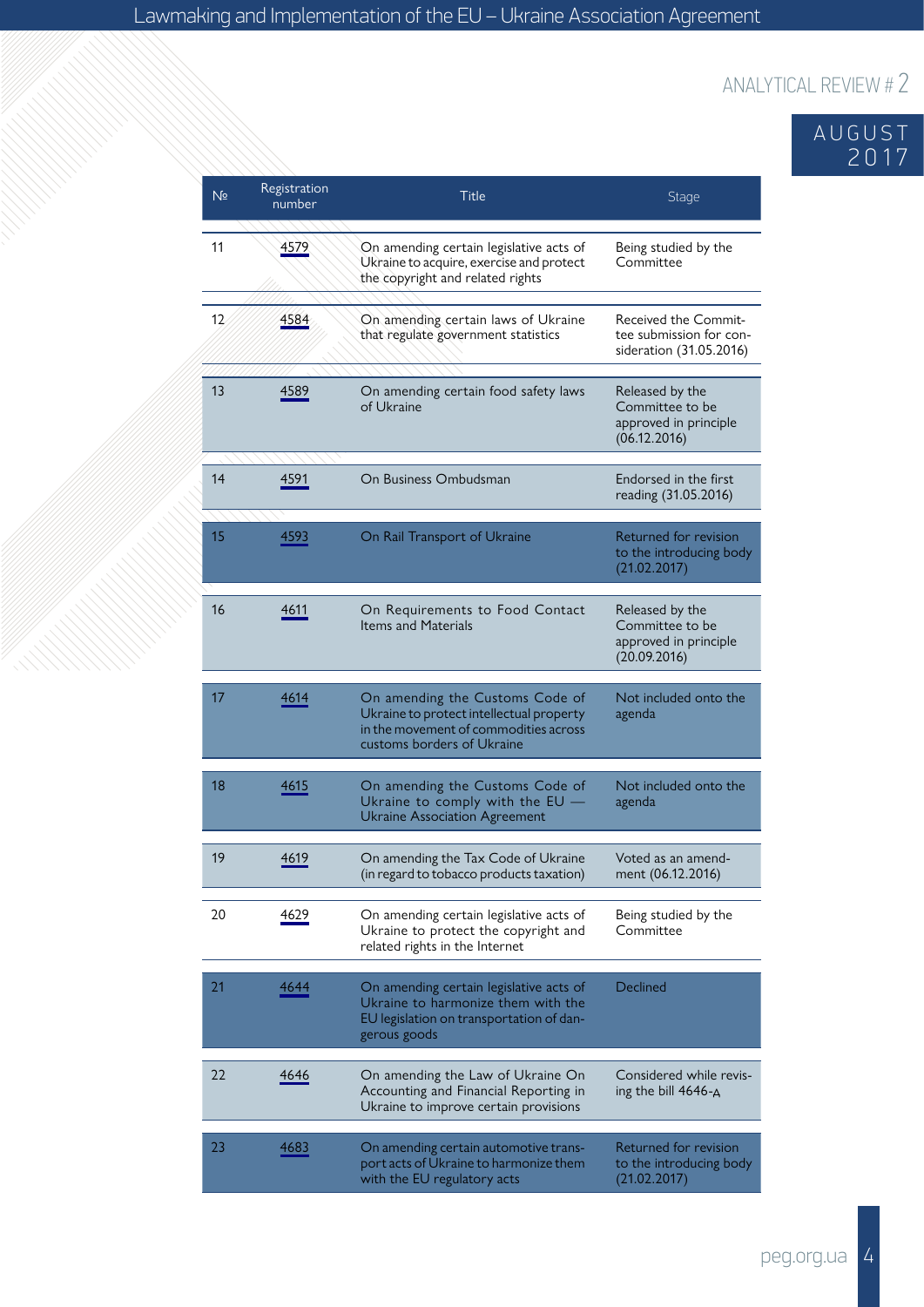### AUGUST 2017

| Nº | Registration<br>number | Title                                                                                                                                                                                                                        | <b>Stage</b>                                                                      |
|----|------------------------|------------------------------------------------------------------------------------------------------------------------------------------------------------------------------------------------------------------------------|-----------------------------------------------------------------------------------|
| 24 | 4685                   | <b>On Electronic Trust Services</b>                                                                                                                                                                                          | Additional second<br>reading postponed                                            |
| 25 | 4775                   | On amending certain laws of Ukraine<br>related to European groupings of<br>cross-border cooperation                                                                                                                          | <b>Received the Commit-</b><br>tee submission for con-<br>sideration (07.02.2017) |
| 26 | 4776                   | On amending the Tax Code of Ukraine<br>regarding peculiarities of taxation of<br>import of goods to Ukraine by author-<br>ized economic operators                                                                            | <b>Received the Commit-</b><br>tee submission for con-<br>sideration (11.07.2017) |
| 27 | 4777                   | On amending the Customs Code of<br>Ukraine regarding authorized econom-<br>ic operator and simplified customs for-<br>malities                                                                                               | <b>Received the Commit-</b><br>tee submission for con-<br>sideration (11.07.2017) |
| 28 | 6229                   | On Ensuring Transparency in Extracting<br>Industries                                                                                                                                                                         | Included onto the<br>agenda (25.05.2017)                                          |
| 29 | 4901                   | On Commercial Accounting of Utility<br><b>Services</b>                                                                                                                                                                       | Signed by the President<br>and returned to Par-<br>liament                        |
| 30 | 4941-A                 | On the Energy Efficiency of Buildings                                                                                                                                                                                        | Signed by the President<br>and returned to Par-<br>liament                        |
| 31 | 5448                   | On the basic principles and requirements<br>for the organic production, handling and<br>labeling of the organic products                                                                                                     | Received the Commit-<br>tee submission for con-<br>sideration (14.03.2017)        |
| 32 | 5548                   | On amending legislation on protection<br>of consumer rights                                                                                                                                                                  | Being studied by the<br>Committee                                                 |
| 33 | 5598                   | On the Energy Efficiency Fund                                                                                                                                                                                                | Signed by the President<br>and returned to Par-<br>liament                        |
| 34 | 5627                   | On amending the Customs Code of<br>Ukraine to bring transit procedures in<br>line with the Convention on a common<br>transit procedure and Convention con-<br>cerning the simplification of formalities<br>in trade in goods | Received the Com-<br>mittee submission for<br>consideration                       |
| 35 | 6106                   | On Strategic Environmental Assessment                                                                                                                                                                                        | Endorsed in the first<br>reading, prepared for<br>the second reading              |
| 36 | 6016                   | On the Audit of Financial Statements                                                                                                                                                                                         | Retuned to the Com-                                                               |
|    |                        | and Audit Activity                                                                                                                                                                                                           | mittee for revision                                                               |